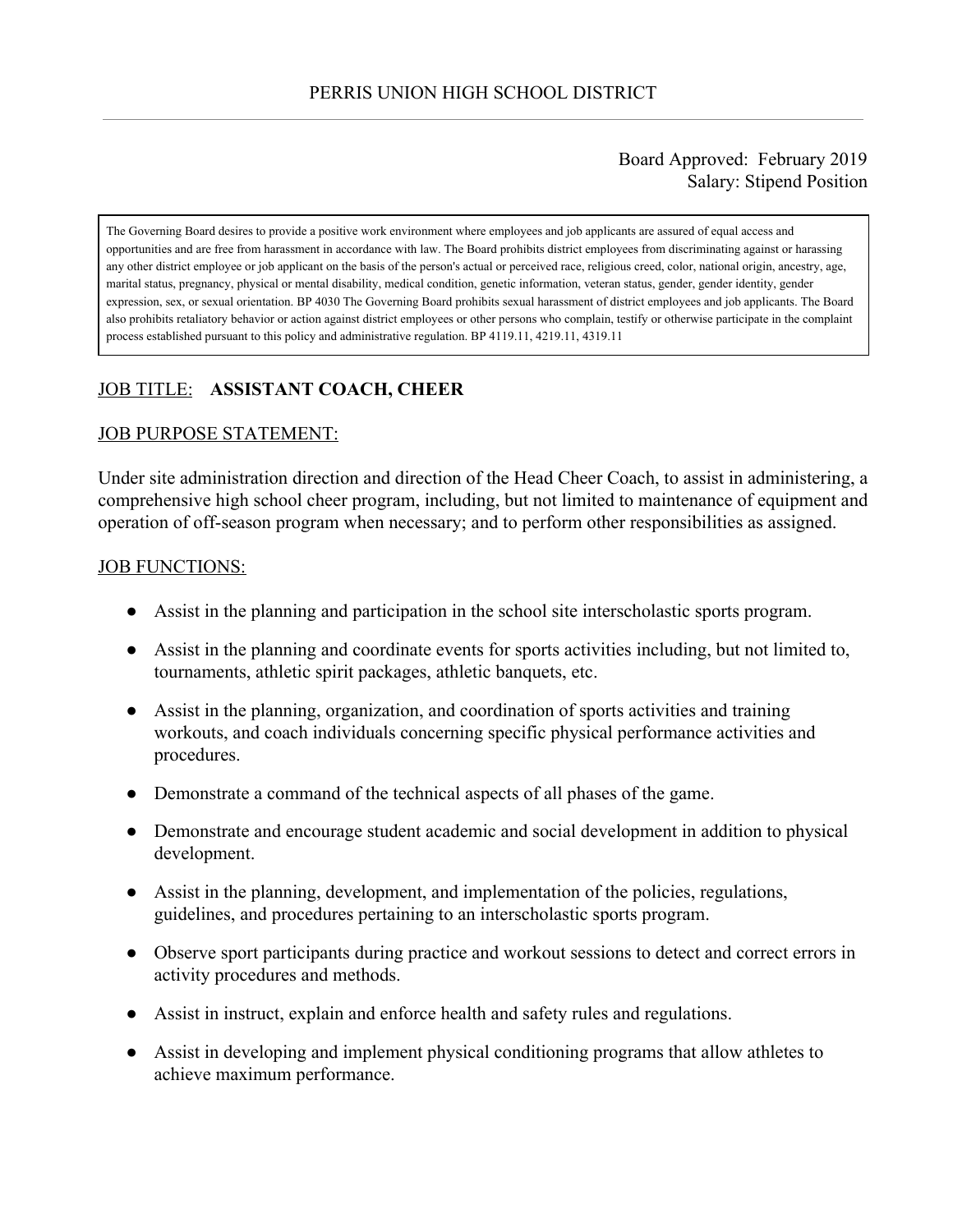## JOB TITLE: **ASSISTANT COACH, CHEER** Page 2 of 3

### JOB FUNCTIONS (continued):

- Assist in the selection of interscholastic sport activity uniforms and related sport apparatus and equipment.
- Assist in assessing the athletic team skills and abilities and the opponents capabilities and determine game strategies.
- Assist in opponent scouting activities.
- Understand and carry out oral and written directions with minimal accountability controls.
- Communicate effectively in English in oral and written form.
- Build and maintain a positive working relationship with parents, students, other coaches, staff, and the public.
- Work cooperatively with other school leaders in a school environment with multiple curricular and co-curricular programs.
- Understand the principles, goals, and objectives of public education.
- Knowledge of the methods, techniques, procedures, and strategies concerning the development and maintenance of an effective interscholastic sports program.
- Knowledge of modern trends pertaining to interscholastic sports programs and activities.
- Commitment between academic and athletic excellence for student athletes.
- Demonstrate successful ability to follow the National Federation of High Schools Coaches Code of Conduct and the California Interscholastic Federation Coaches (CIF) Code of Conduct, and Pursuing Victory with Honor.

## PHYSICAL ABILITIES:

- Physical Demands: This is a non-sedentary position that involves walking, running, and standing for extended periods of time. This position requires accurate perception of sound, near and far vision, depth perception, handling and working with educational sport aids, equipment, and providing oral information and directions.
- Working Conditions: Sport activities will be held outdoors or indoors depending on the sport. Exposure to seasonal outdoor temperatures (30 $\degree$  F – 115 $\degree$  F), possible wind, rain, and snow, loud noise from participants and spectators.